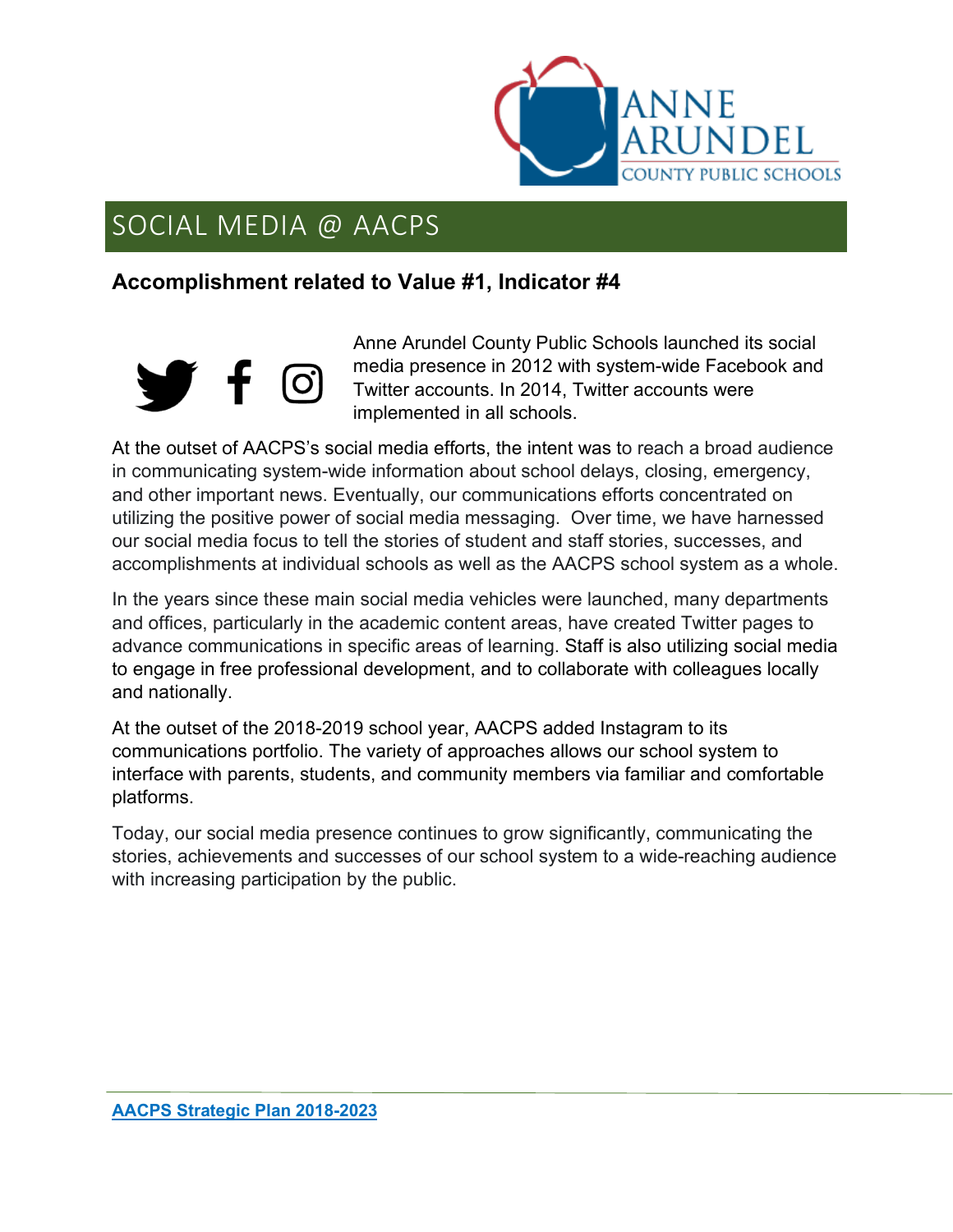

## SOCIAL MEDIA @ AACPS





**[AACPS Strategic Plan 2018-2023](https://www.aacps.org/strategicplan2018)**